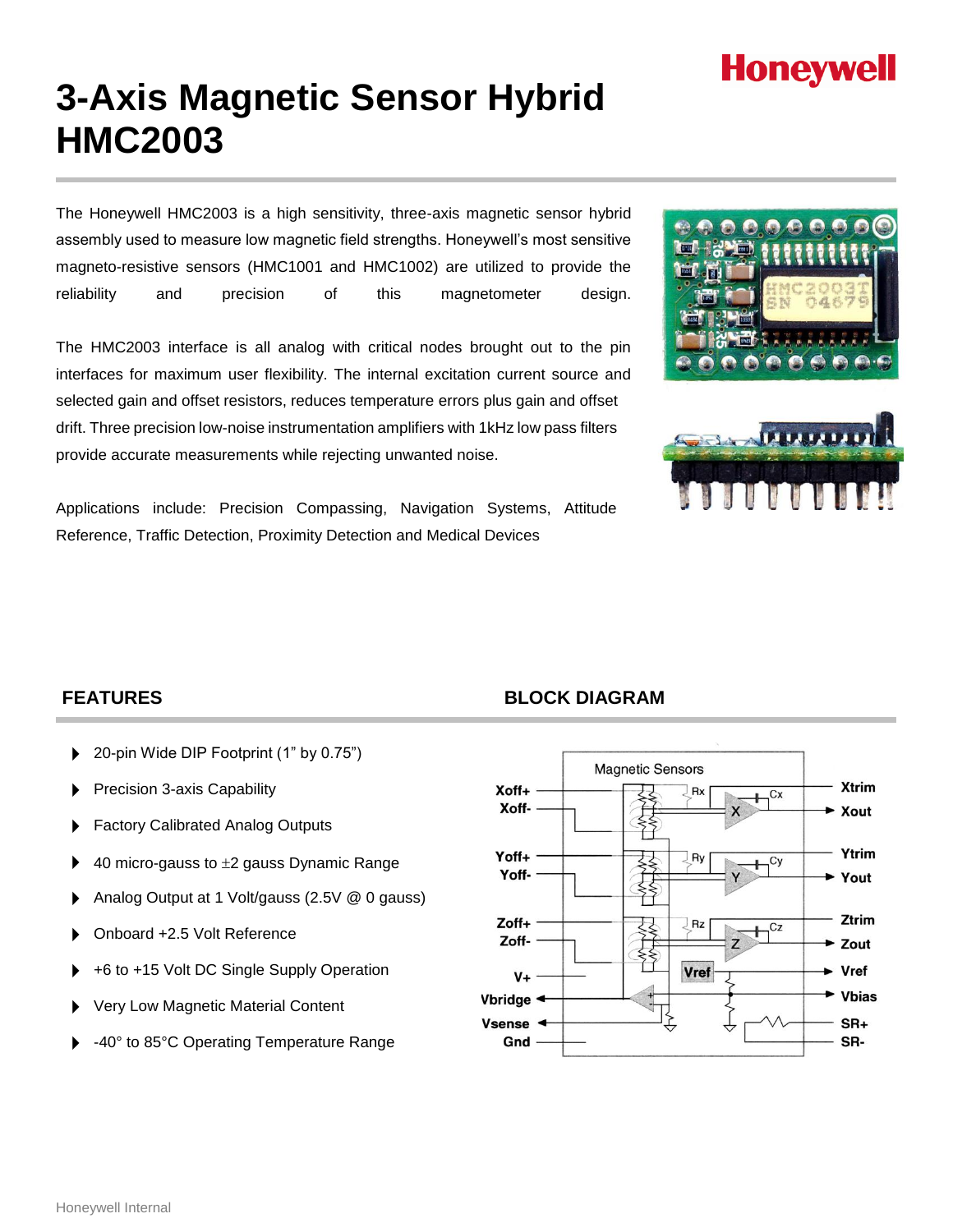# **HMC2003**

# **SPECIFICATIONS**

| <b>Characteristics</b>             | <b>Conditions</b>                                                                                | <b>Min</b>     | <b>Typ</b>     | <b>Max</b>      | <b>Units</b>                       |
|------------------------------------|--------------------------------------------------------------------------------------------------|----------------|----------------|-----------------|------------------------------------|
| <b>Magnetic Field</b>              |                                                                                                  |                |                |                 |                                    |
| Sensitivity <sup>(2)</sup>         |                                                                                                  | 0.98           | 1              | 1.02            | V/gauss                            |
| Null Field Output <sup>(2)</sup>   |                                                                                                  | 2.3            | 2.5            | 2.7             | $\vee$                             |
| Resolution <sup>(3)</sup>          |                                                                                                  |                | 40             |                 | µgauss                             |
| Field Range <sup>(2)</sup>         | Maximum Magnetic Flux Density                                                                    | $-2$           |                | $\overline{2}$  | gauss                              |
| Output Voltage <sup>(2)</sup>      | Full Scale Range                                                                                 | 3.92           |                | 4.08            | V                                  |
| Bandwidth <sup>(3)</sup>           |                                                                                                  |                | 1              |                 | kHz                                |
| <b>Errors</b>                      |                                                                                                  |                |                |                 |                                    |
| Linearity Error(1, 2)              | $\pm$ 1 gauss Applied Field Sweep <sup>1</sup><br>$\pm$ 2 gauss Applied Field Sweep <sup>2</sup> |                | 0.5<br>2       | 2               | %FS                                |
| Hysteresis Error <sup>(2)</sup>    | 3 Sweeps across $\pm 2$ gauss                                                                    |                | 0.2            |                 | %FS                                |
| Repeatability Error <sup>(2)</sup> | 3 Sweeps across ±2 gauss                                                                         |                | 0.2            |                 | %FS                                |
| Power Supply Effect <sup>(3)</sup> | PS Varied from 6 to 15V<br>With ±1 gauss Applied Field Sweep                                     |                |                | 0.1             | %FS                                |
| <b>Offset Strap</b>                |                                                                                                  |                |                |                 |                                    |
| Resistance <sup>(5)</sup>          |                                                                                                  |                |                | 10.5            | ohms                               |
| Sensitivity <sup>(2)</sup>         |                                                                                                  |                | 47.5           |                 | mA/gauss                           |
| Current <sup>(3)</sup>             |                                                                                                  |                |                | 200             | mA                                 |
| Set/Reset Strap                    |                                                                                                  |                |                |                 |                                    |
| Resistance <sup>(5)</sup>          |                                                                                                  |                | 4.5            | 6               | ohms                               |
| Current <sup>(3)</sup>             | 2msec pulse, 1% duty cycle                                                                       | 2.0            | 3.2            | 4.5             | amps                               |
| <b>Tempcos</b>                     |                                                                                                  |                |                |                 |                                    |
| Field Sensitivity <sup>(3)</sup>   |                                                                                                  |                | $-600$         |                 | ppm/°C                             |
| Null Field <sup>(3)</sup>          | Set/Reset Not Used<br>Set/Reset Used                                                             |                | ±400<br>±100   |                 | ppm/°C                             |
| Environments                       |                                                                                                  |                |                |                 |                                    |
| Temperature(3)                     | Operating<br>Storage                                                                             | $-40$<br>$-55$ |                | $+85$<br>$+125$ | $\rm ^{\circ}C$<br>$\rm ^{\circ}C$ |
| Vibration <sup>(3)</sup>           |                                                                                                  |                | $\overline{2}$ |                 | g rms                              |
| <b>Electrical</b>                  |                                                                                                  |                |                |                 |                                    |
| Supply Voltage <sup>(4)</sup>      |                                                                                                  | $\,6\,$        |                | 15              | <b>VDC</b>                         |
| Supply Current <sup>(2)</sup>      |                                                                                                  |                |                | 20              | mA                                 |

(1) By Design

 $(2)$  Tested in Production. Unless otherwise stated, test conditions are as follows: Power Supply = 12VDC, Ambient Temp = 25°C, Set/Reset switching is active except stated otherwise.

(3) Characterized

(4) Transient protection circuitry should be added across V+ and Gnd if an unregulated power supply is used.

(5) Tested in Production at the Sensor Level (HMC1001 and HMC1002)

 $*$  Units: 1 gauss = 1 Oersted (in air) = 79.58 A/m = 10E5 gamma

# **GENERAL DESCRIPTION**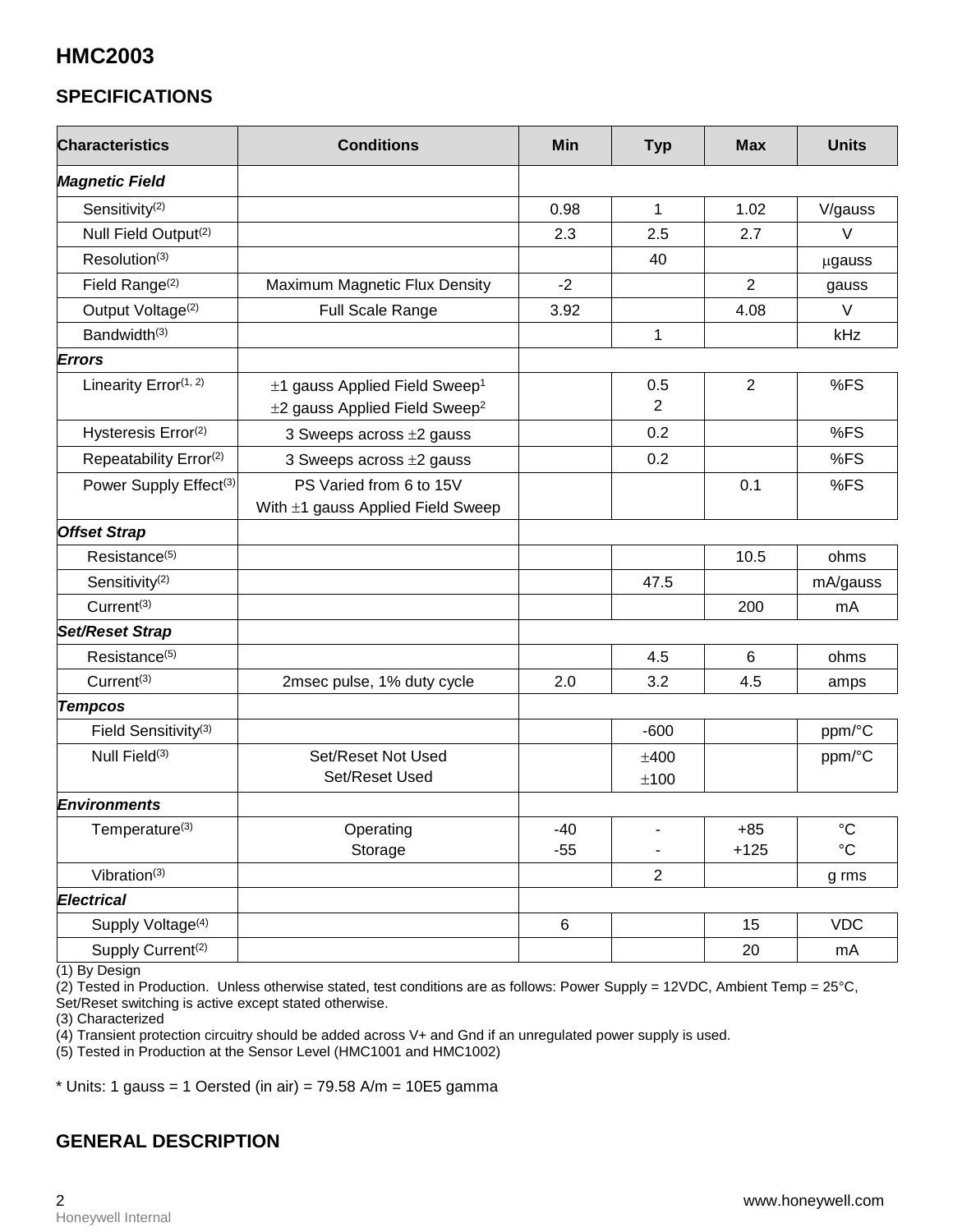# **HMC2003**

Honeywell's three axis magnetic sensor hybrid uses three permalloy magneto-resistive sensors and custom interface electronics to measure the strength and direction of an incident magnetic field. These sensors are sensitive to magnetic fields along the length, width, and height (X, Y, Z axis) of the 20-pin dual-in-line hybrid. Fields can be detected less than 40 microgauss and up to  $\pm 2$  gauss. Analog outputs are available for each X, Y and Z axis from the hybrid. With the sensitivity and linearity of this hybrid, changes can be detected in the earth's magnetic field to provide compass headings or attitude sensing. The high bandwidth of this hybrid allows for anomaly detection of vehicles, planes, and other ferrous objects at high speeds.

The hybrid is packaged on a small printed circuit board (1" by 0.75") and has an on-chip +2.5 voltage reference that operates from a single 6 to 15V supply. The hybrid is ideal for applications that require two- or three-axis magnetic sensing and have size constraints and need a magnetic transducer (magnetometer) front-end. Note that the hybrid's resistor values will vary, or an abscense of some resistor components, is likely due to individual factory calibration.

Integrated with the sensor elements composed of wheatstone bridge circuits, are magnetically coupled straps that replace the need for external field coils and provide various modes of operation. The Honeywell patented integrated field offset straps (Xoff+ and Xoff-, etc.) can be used electrically to apply local magnetic fields to the bridges to buck, or offset an applied incident field. This technique can be used to cancel unwanted ambient magnetic fields (e.g. hard-iron magnetism) or in a closed loop field nulling measurement circuit. The offset straps nominally provide 1 gauss fields along the sensitive axis per 48mA of offset current through each strap.

The HMC2003's magnetic sensors can be affected by high momentary magnetic fields that may lead to output signal degradation. In order to eliminate this effect, and maximize the signal output, a magnetic switching technique can be applied to the bridge using set/reset pins (SR+ and SR-) that eliminates the effect of past magnetic history. Refer to the application notes that provide information on set/reset circuits and operation.

## **PINOUT DIAGRAM AND PACKAGE DRAWING**





| Symbol         | <b>Millimeters</b> |       | <b>Inches</b> |       |
|----------------|--------------------|-------|---------------|-------|
|                | Min                | Max   | Min           | Max   |
| Α              | 10.92              | 11.94 | 0.43          | 0.47  |
| A <sub>1</sub> | 2.92               | 3.42  | 0.115         | 0.135 |
| D              | 25.91              | 27.30 | 1.02          | 1.075 |
| e              | 2.41               | 2.67  | 0.095         | 0.105 |
| н              | 18.03              | 19.69 | 0.71          | 0.775 |
| H1             | 15.11              | 15.36 | 0.595         | 0.605 |

#### **ORDER INFORMATION**

| <b>Ordering Number</b> | <b>Product</b>                    |  |  |
|------------------------|-----------------------------------|--|--|
| HMC2003                | Three-Axis Magnetic Sensor Hybrid |  |  |



### **Caution**

This part is sensitive to damage by electrostatic discharge. Use ESD precautionary procedures when touching, removing or inserting.

**CAUTION: ESDS CAT. 1B** 

#### www.honeywell.com 3